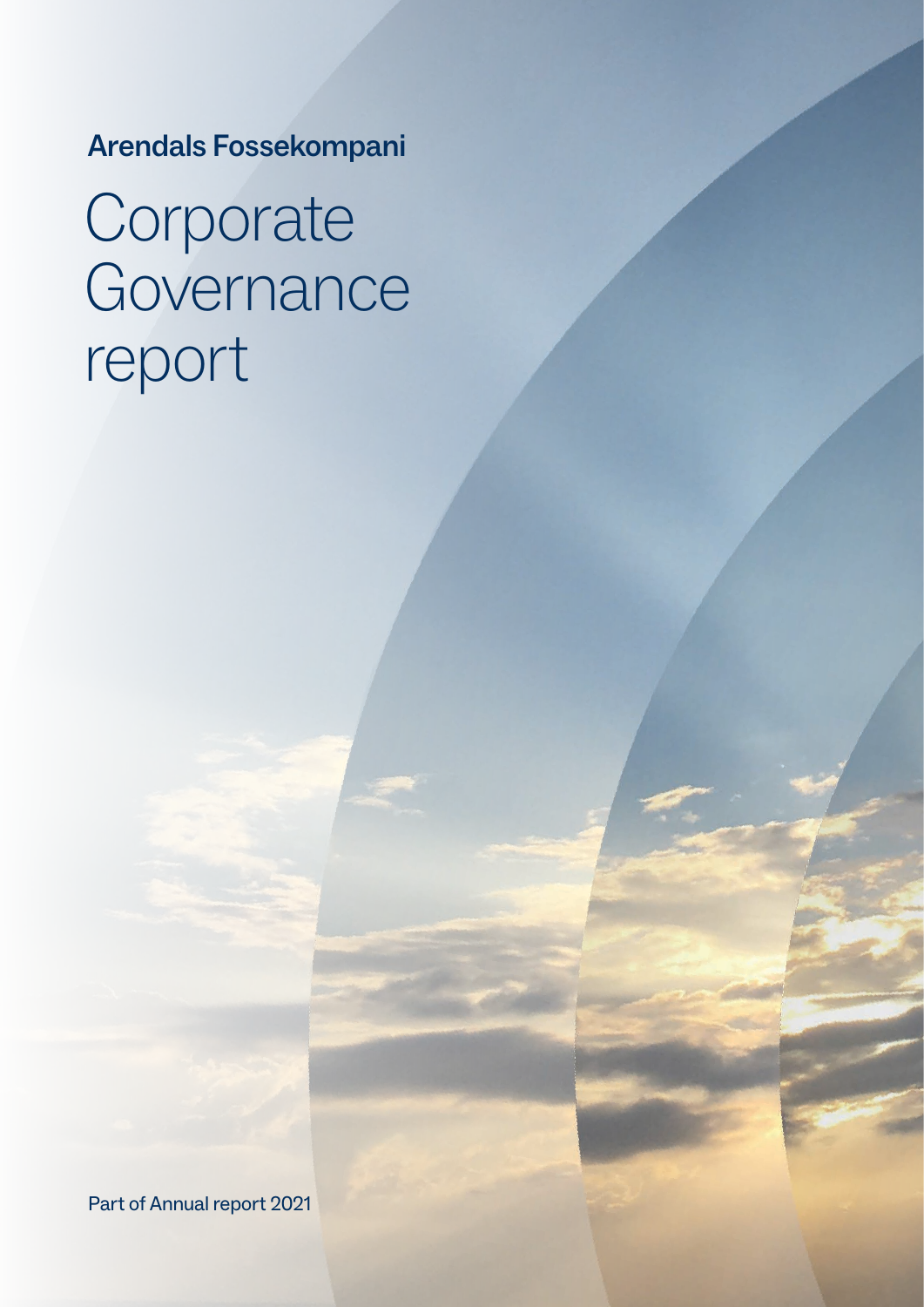Adopted by the Board of Directors on 17 August 2006 (last revised 30 March 2022)

Arendals Fossekompani is an industrial investment company which, on the basis of local power production, develops companies with international potential. We engage in active, long-term and responsible ownership, and combine industrial competence with financial strength.

The Group operates a decentralised management model in the pursuit of strategic development and operational improve ments. This model allows us to create value for our shareholders, employees, customers and society as a whole. Good corporate governance will ensure we achieve this goal.



# Responsible business practice

**Corporate Governance report**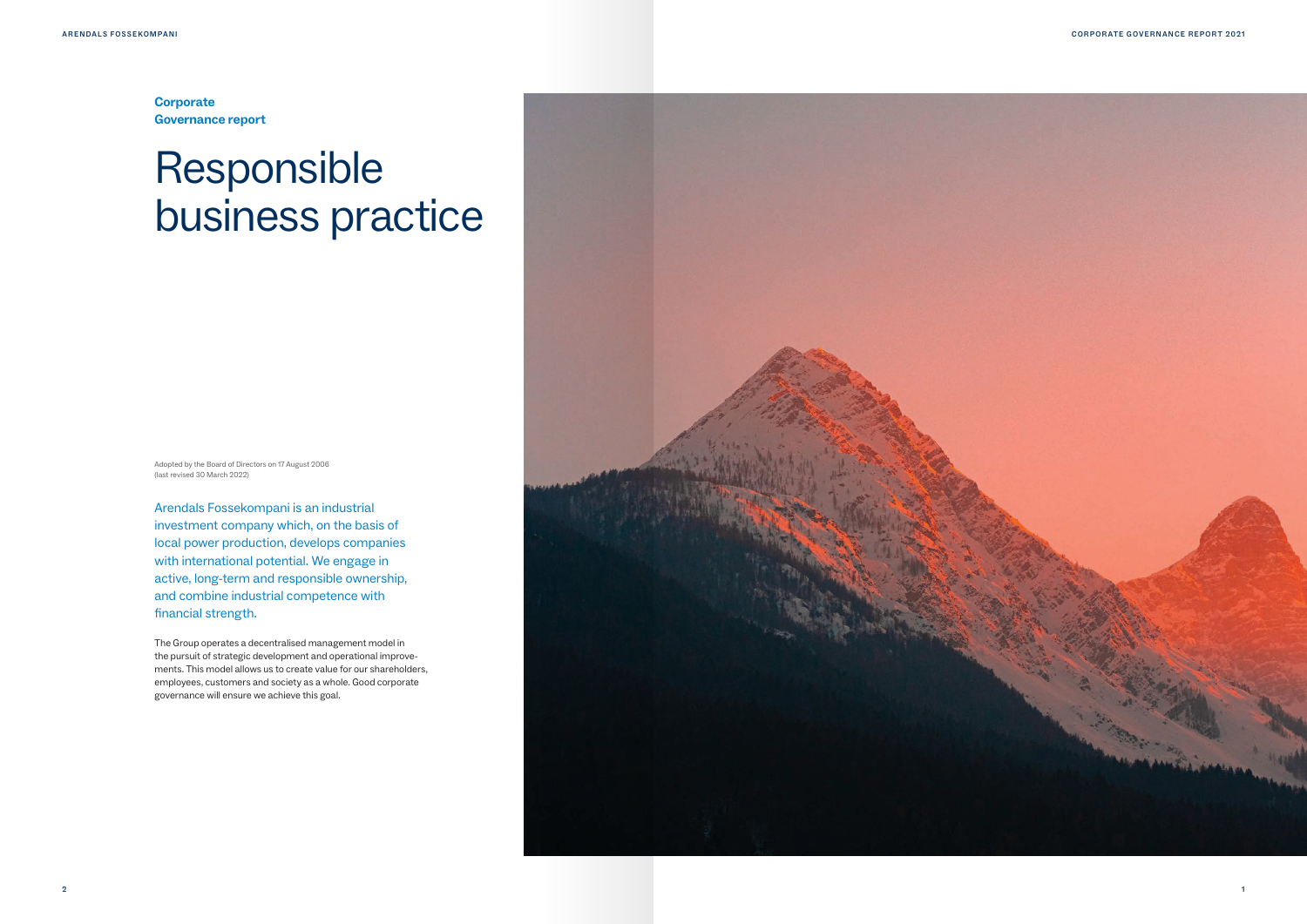Arendals Fossekompani is listed on the Oslo Stock Exchange and is therefore subject to reporting requirements for corporate governance under the Accounting Act section 3-3b, as well as Norwegian securities trading legislation and Oslo Børs' Continuing obligations of stock exchange listed companies.



#### **CORPORATE GUIDELINES**

The following guidelines form the basis for corporate governance at Arendals Fossekompani:

- Arendals Fossekompani shall communicate relevant information honestly and openly to the public about our activities and any circumstances related to corporate governance.
- The Board of Directors at Arendals Fossekompani shall be autonomous and independent of Group management.
- Emphasis shall be placed on avoiding conflicts of interest between shareholders, board members and executive management.
- The tasks and functions of the Board and executive management at Arendals Fossekompani shall be distinct and clearly defined.
- All shareholders shall be treated equally.

#### **NORWEGIAN CODE OF PRACTICE**

Each element of the Norwegian Code of Practice for Corporate Governance, last revised 14 October 2021, is addressed below. A total review and amendment of this corporate governance report was performed by the Board of Directors in 2022 following the revised Code of Practice and changes made in the company since the last corporate governance report of 25 March 2021. A description is given of Arendals Fossekompani's compliance with, and deviations from, the Code of Practice. A complete overview of the Code of Practice and official remarks by the Oslo Stock Exchange are available online at www.nues.no.

# **Corporate Governance report**

#### **1. CORPORATE GOVERNANCE REPORT**

The Group has prepared a separate corporate governance policy, and the Board has decided to implement the *Norwegian Code of Practice for Corporate Governance.* 

The Company has implemented further instructions for corporate governance, including rules of procedure for the Board of Directors of February 2022, rules of procedure for the CEO of February 2022, instructions for the Audit Committee of May 2021, instructions for the Renumeration Committee, insider instructions, a policy on disclosure of information.

Arendals Fossekompani's Code of Conduct reflects the company's commitment to ethical business conduct and addresses topics such as anti-corruption, equality and antidiscrimination, and sustainability. The Code of Conduct is subject to regular review and the last version was adopted by the Board of Directors of Arendals Fossekompani on 15 December 2020. The Company's expectations and guidelines towards its suppliers and business partners are set out in the Supplier Code of Conduct as approved by the Board of Directors.

#### **2. BUSINESS ACTIVITIES**

The object of Arendals Fossekompani is, through in-house production, participation in new infrastructure, purchase

or leasing, to make use of or sell electricity, as well as to participate, directly or indirectly, in other industrial activities or business enterprises, including investing in real estate.

These objectives are expressly stated in Section 1 of the company's Articles of Association. The Articles of Association are available on the company's website: www.arendalsfossekompani.no.

Arendals Fossekompani has significant financial capacity. Our investment portfolio will, at all times, consist partly of long-term and active ownership commitments, and partly of liquid financial assets. Liquidity will be managed mainly via listed shares and bonds. The bulk of our share portfolio will consist of a limited number of major investments. Our investment strategy is based on our belief that active, long-term and responsible ownership provides the best return for the risk involved.

Further descriptions of Arendals Fossekompani's targets, strategies, risk profile and the objective of creating long-term value for shareholders in a sustainable way can be found in the Annual Report 2021, available at the company's website www.arendalsfossekompani.no under Investor Information (https://arendalsfossekompani.no/en/investor-information/).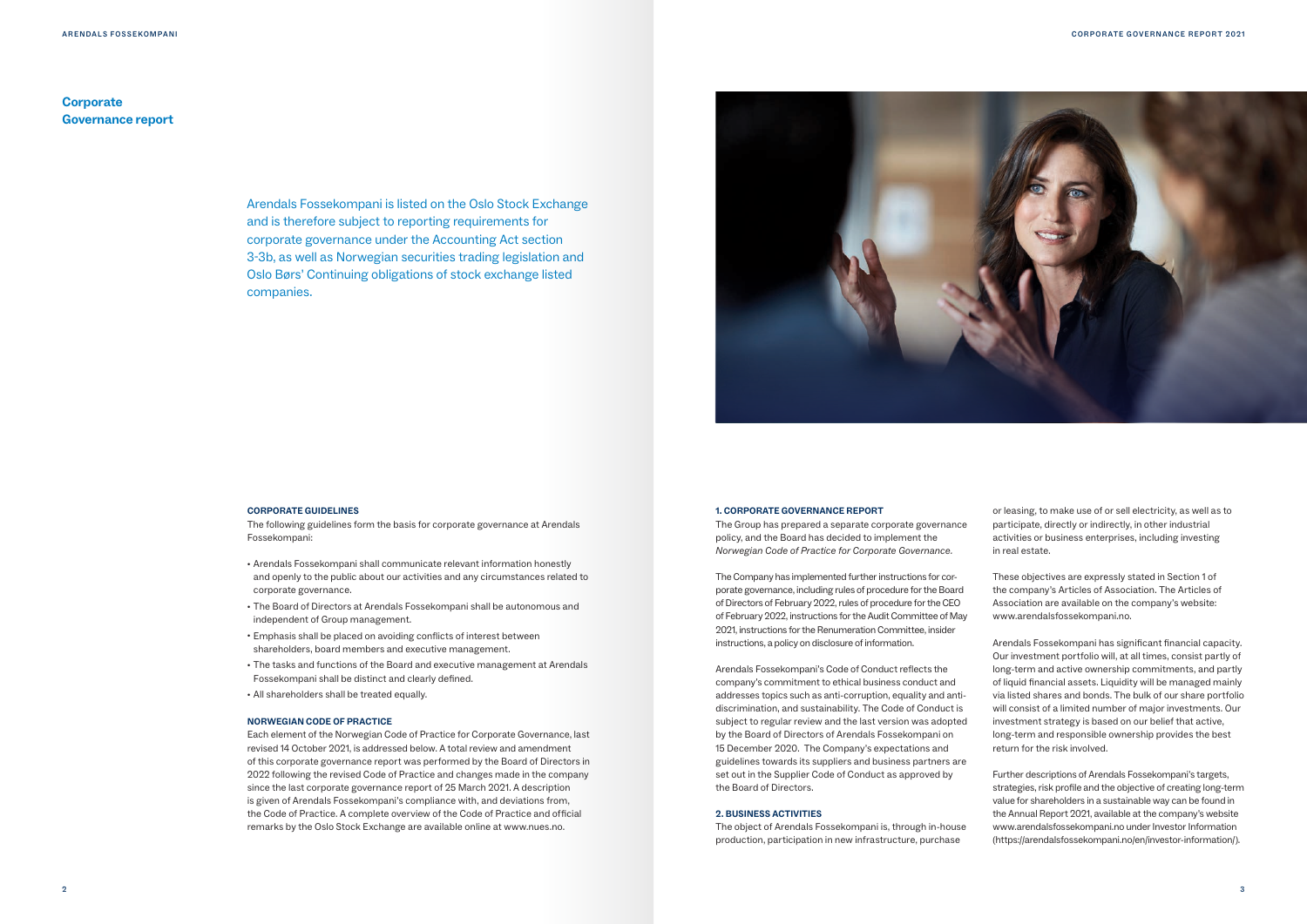The targets, strategies and risk profile are reviewed annually. Sustainability is a topic on the board's agenda regularly. Every year a materiality analysis regarding topics relevant for environmental, social issues and governance is presented to the Board of Directors.

Arendals Fossekompani integrates considerations related to its broader stakeholders into its business and value creation for its shareholders through its sustainability framework and reporting. The company's objectives, principal strategies and stakeholder engagement are further described in the company's annual report, sustainability report and its website.

Arendals Fossekompani has a clear focus on its corporate responsibility for environmental and social conditions, including work environment, diversity, equality, non-discrimination, human rights and work against corruption and bribery. The company is committed to contribute to the UN Sustainable Development Goals (UN SDGs), and the company's work with diversity and equality is further described in the separate chapter Diversity and Equality in the Annual Report. Further details and descriptions on the company's work on these matters can be found in the company's Annual Report available at the company's website www.arendalsfossekompani.no under Investor Information (https://arendalsfossekompani.no/en/investor-information/) and its Sustainability Report available at the company's website www.arendalsfossekompani.no under ESG (https://arendalsfossekompani.no/en/esg/). More information can also be found on the company's website.

#### **3. EQUITY AND DIVIDENDS**

#### **Equity**

The book value of the Group's equity as of 31 December 2021 was MNOK 3,909 which amounted to 57 % of total assets. Actual equity is significantly higher, and the company has a solid financial foundation. The Board constantly assesses the company's financial capacity in light of its objectives, strategy and risk profile.

#### **Dividend policy**

It is Arendals Fossekompani's policy to pay a dividend that reflects the company's long-term strategy, financial position and investment capacity. The annual dividend shall, over time, ensure that shareholders receive a competitive return on their investment.

As of Q2 2020, Arendals Fossekompani announces dividends on a quarterly basis. The Board of Directors approves the quarterly dividends based on an authorization from the General Meeting. When deciding the quarterly dividends, the Board of Directors takes into consideration expected cash flow, capital expenditure plans, financing requirements and appropriate financial flexibility. The Board believes that quarterly dividend payments provide a flexibility that benefits both the company and its shareholders.

From July 1, 2013, the General Meeting has the opportunity to authorize the Board of Directors to distribute dividends on the basis of the approved annual accounts. Proposals for such authorization should be justified. In order to en-

# **Corporate Governance report**

sure flexibility and efficiency in the implementation of quarterly dividend payments, the Board of Directors proposes that the Company's Annual General Meeting in 2022 authorize the Board of Directors to pay dividends, limited in time to the Company's Annual General Meeting in 2023.

#### **Capital increase**

No authorisation to undertake a share issue has been granted to the Board. The most recent capital increase occurred in 2012, when the share capital was raised by NOK 201,582,900 to NOK 223,981,000 through a transfer from other funds.

#### **Purchase of treasury shares**

The General Meeting can authorise the Board to purchase up to 10% of the company's own shares. At the annual General Meeting on 6 May 2021 the Board was authorised to purchase treasury shares up to a maximum of 7.93 percent of the total number of shares. The terms of the authorisation permit the Board of Directors to acquire treasury shares only between a minimum price of NOK 10 and a maximum price of NOK 2,000 per share. This authorization will remain in effect until the Annual General Meeting in 2022.

As of 31 December 2021, the Group owns a total of 1,099,300 shares, or 2.0% of all the shares in the company. These shares are freely negotiable.

#### **4. EQUAL TREATMENT OF SHAREHOLDERS AND TRANS-ACTIONS WITH RELATED PARTIES Share class**

The Group's shares consist exclusively of A shares. According to Section 11 of the company's Articles of Association, no shareholder may personally or by proxy vote for more than one quarter of the total number of shares. Shares transferred to new owners do not confer voting rights until the transfer has been approved by the Board. All shares have equal rights.

#### **Transactions involving treasury shares**

The Board may exercise its authority to acquire treasury shares as long as the shares are acquired at the market price. Correspondingly, the divestment of acquired shares will also be undertaken at market price yet so that the shares can be discounted if the shares are used in connection with programs for employees and board members. At the same time, the authorization gives the Board the flexibility to utilize the mechanisms that the Public Limited Companies Act gives access to in situations where the acquisition or disposal of shares is considered advantageous to the company and the company's shareholders, including for use in share purchase programs for directors and employees of the company.

#### **Transactions with related parties**

No transactions have occurred between the company and shareholders, board members, senior executives or their related parties in 2021 that could be described as not immaterial transactions.

In 2021, 2000 shares were sold from the company to senior executives and board members, in accordance with the approved share purchase program. See Note 4 of the 2021 Annual Report.

## **Guidelines for board members and senior executives**

If a board member or senior executive has a material direct or indirect interest in an agreement that is being entered into by the company, that person must disclose the fact before the matter is put to the Board, and he or she may not participate in discussions or votes on that matter.

## **5. FREELY NEGOTIABLE SHARES**

Under current Norwegian legislation on industrial licensing, a shareholder who acquires more than 20% of the total number of shares in the company must apply for a licence. The law requires the Board's approval for such acquisitions. A number of other provisions of the Industrial Licensing Act could cause the acquisition of the company's shares to have consequences for both the company itself and other shareholders. The company has therefore found it necessary to reserve the right to refuse approval of share acquisitions. According to Section 7 of the Articles of Association, therefore, any acquisition by means of transfer is conditional on the Board's consent. Consent may be refused only on reasonable grounds.

#### **6. GENERAL MEETING**

#### **Notification**

The annual general meeting is held as early in the year as is practically possible after the close of the previous financial year, usually in April or May. Meeting notices and attendance registration forms are sent to all shareholders no later than 21 days prior to the General Meeting through digital communication or through regular mail to shareholders with a known address for shareholders who do not consent to digital communication. Documents are also made available on the company's website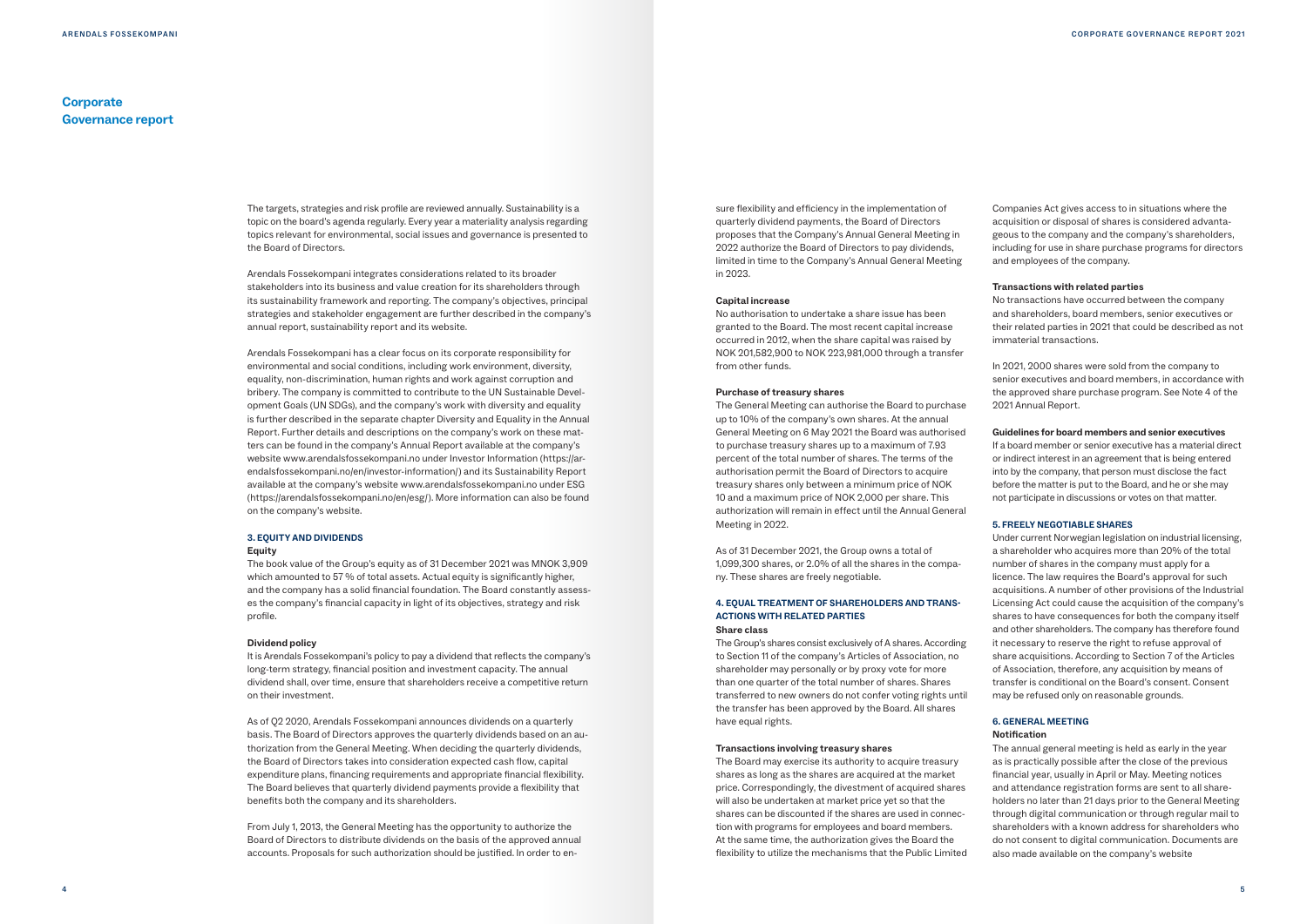www.arendalsfossekompani.no and through the Oslo Stock Exchange distribution service. The annual report and other enclosures to the general meeting notice are made available solely via the company's website and the Oslo Stock Exchange distribution service. Shareholders who wish to receive the enclosures by regular mail must contact the company. The Board will provide shareholders with all the information necessary to help them take a position on all agenda items, along with proposals relating to the election of board members. The Articles of Association permit notice of participation to be given up to two days prior to the date of the General Meeting.

The company's financial calendar will be published online.

#### **Participation**

Shareholders can give notice of their participation either in writing or via email or digital solutions. The Board wishes to arrange the meeting so that as many as possible of the shareholders are able to participate. Shareholders who cannot attend in person are encouraged to appoint a proxy. The company accommodates requests of digital attendance to general meeting held physically in line with legal requirements. Representatives of the Board of Directors shall attend the general meeting, along with the auditor. The Chief Executive Officer (CEO) and the Chief Financial Officer (CFO) shall participate on behalf of executive management.

#### **Agenda and execution**

The Board of Directors will set the agenda according to the list in Section 10 of the Articles of Association. According to Section 10, the participants of the general meeting appoint a chairperson to lead the meeting.

#### **7. NOMINATIONS COMMITTEE**

The company has a Nominations Committee established in accordance with item 11 of the Articles of Association with three members. One of the members in the Nomination Committee is currently a member of the Board of Directors.



# **Corporate Governance report**

The latest recommendation from NUES in 2021 is to have no member in the Nomination Committee from the Board of Directors. The current practice in AFK will be evaluated in 2022. Candidates for election to the Board of Directors are announced in conjunction with the invitation to attend the general meeting. Nominations for other candidates can be submitted before and during the general meeting itself.

#### **8. BOARD OF DIRECTORS: COMPOSITION AND INDEPENDENCE**

The Board consists of seven members and is currently composed of the following: Jon Hindar (Chairman), Morten Bergesen (Deputy Chairman), Christian Must, Didrik Vigsnæs, Heidi Marie Petersen, Kristine Landmark and Stine Rolstad Brenna, all elected by the shareholders. Note 4 of the Annual Report contains information about board meeting attendance. Information about the competence and independence of board members is provided in subsequent paragraphs.

#### **Election of board members**

The General Meeting elects seven representatives to the Board of Directors. Ahead of the election, the names of candidates may be submitted to the Nominations Committee by an individual shareholder or by several shareholders jointly. Nominations submitted in time will be included in the invitation to attend the general meeting sent to all shareholders and posted on the company's website. Board members are elected by simple majority. Members are elected for two years at a time, with the possibility of re-election. About half of all board members are elected each year.

## **The composition and competence of the Board of Directors**

The Board of Directors should be composed so that it safeguards the interests of the shareholder community and the company's need for expertise and diversity. This means that the individual board members have the necessary experience, competence and capacity to carry out their duties satisfactorily and independently.

According to the company's Articles of Association, the Board shall comprise five to seven members. The Board currently consists of seven members. The CEO is not a member of the Board. The Board is elected for two years at a time and selects its own chair. Jon Hindar has been elected to Chair the Board.

# **Changes to the Board of Directors in 2021**

At the annual general meeting held in May 2021 Jon Hindar, Morten Bergesen and Heidi Marie Petersen were re-elected as Board Members for a term of two years. Arild Nysæther resigned from the Board of Directors and Christian Must was elected as a new board member at the annual general meeting held in May 2021.

## **Independence of the Board of Directors**

All shareholder-elected board members are considered autonomous and independent of Group management. The same applies as regards material business connections. At the close of the year Morten Bergesen, Christian Must and Didrik Vigsnæs is the Managing Director of Vicama AS, which is the largest shareholder in Ulefoss Invest AS each owned – directly, indirectly or via related parties – approximately 26% of the company's shares.

The Board works actively to ensure that no conflict of interest exists between shareholders, the Board, executive management and the company's other stakeholders.

#### **Shares owned by board members**

In addition to the shares held by the representatives of the three principal shareholders mentioned above, as of 31 December 2021 board members had the following shareholdings – either personally or through wholly owned companies: Jon Hindar (10,000 shares), Stine Rolstad Brenna (7,500 shares), Kristine Landmark (14,800 shares) and Heidi M. Petersen (22,475 shares).

**Deviations from the Code:** The Board elects its own chair, in accordance with Section 4 of the Articles of Association.

#### **9. THE WORK OF THE BOARD OF DIRECTORS The Board's tasks**

The Board shall determine the Group's strategy, carry out necessary control functions and ensure that the Group is satisfactorily managed and organised. The Board shall set the company's financial objectives and approve its plans and budgets.

# **Rules of Procedure for the Board**

The Rules of Procedure encompass the following: the role of the Board and its tasks, the tasks of the CEO and his or her obligations towards the Board, formal procedures for the handling of matters brought before the Board, notice of board meetings and matters required to be considered by the Board etc. The Rules also stipulate when the Board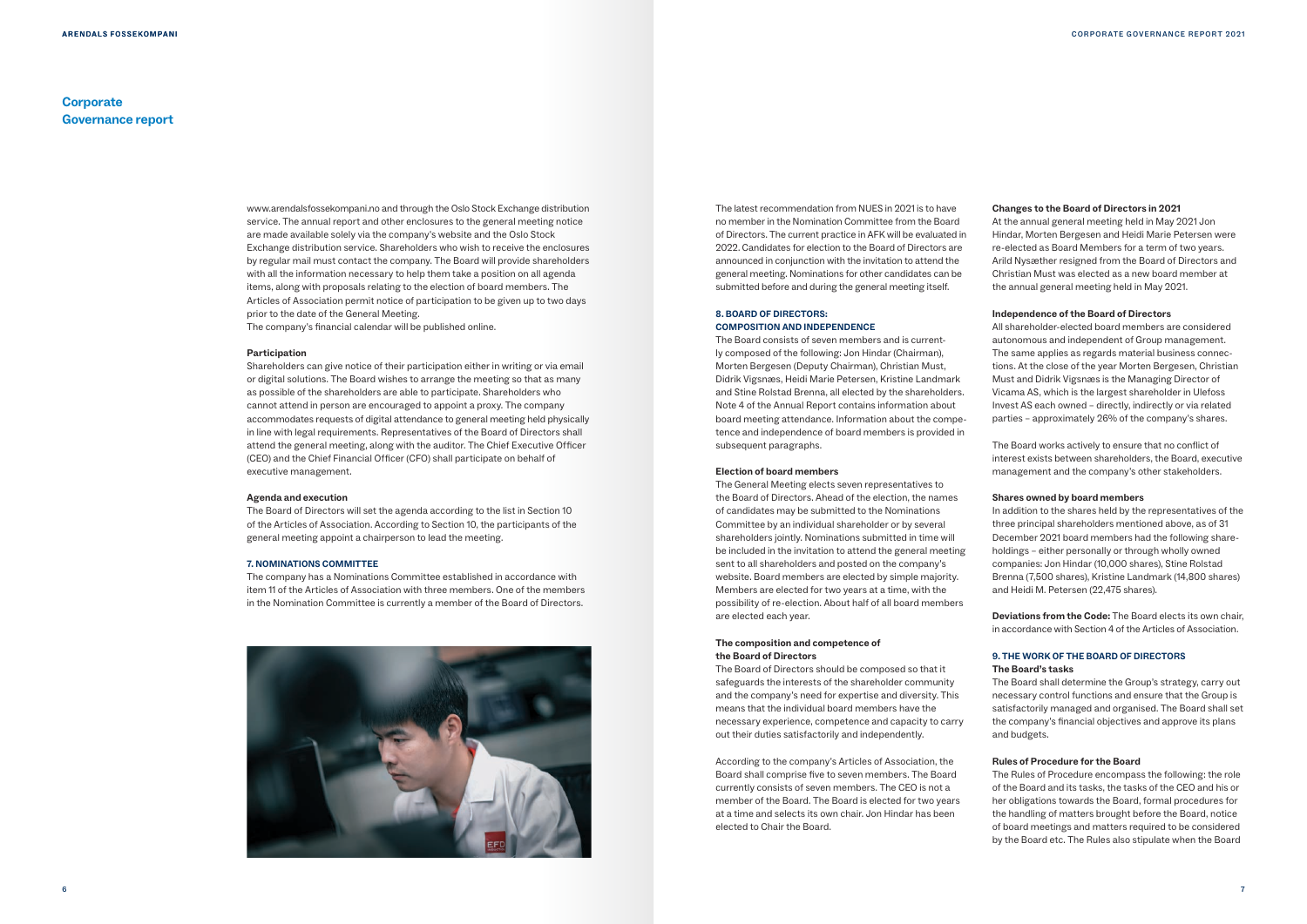is in quorum, how minutes are to be kept, how legal disqualification is determined and how the duty of confidentiality is to apply. The Board may deviate from the Rules of Procedure in certain situations.

#### **Providing instructions for executive management**

A clear distinction has been made between the tasks and work of the Board and that of executive management. The Chairman of the Board is responsible for ensuring that the Board's proceedings and work are conducted in an effective and correct manner. The CEO is responsible for managing company operations. The CEO's tasks are clearly stated in the instructions drawn up for that position.

#### **Notice of board meetings and meeting procedures**

The Board has an annual plan containing a set of predetermined topics for consideration at board meetings.

The Board normally meets 6–8 times a year. Additional meetings will be held when necessary. In 2021 a total of 10 board meetings were held.

All board members receive information about the company's operational and financial performance on a regular basis and in good time before the scheduled meetings. Board members also receive monthly operational reports. The company's business plan, strategy and risks are reviewed and evaluated regularly by the Board.

The final agenda for the board meeting is determined by the Chairman in consultation with the CEO. The CEO attends board meetings together with the board members. Others are invited to attend when this is deemed necessary.

#### **Duty of confidentiality – communication between the Board and shareholders**

In principle, the minutes of board meetings and the Board's discussions are confidential, unless the Board decides otherwise or there is no apparent reason to maintain confidentiality or secrecy.

#### **Legal competence**

The Board complies with the rules for legal competence and disqualification pursuant to Section 6–27 of the Norwegian Public Limited Liability Companies Act and the Board's own Rules of Procedure. There were no issues in 2021 which a board member was disqualified from discussing or voting on for reasons of legal competence. See also item 4 above, Guidelines for board members and senior executives.

#### **Use of board committees**

The Group has established an Audit Committee consisting of members of the Board. The Board has also established a Remuneration Committee comprising members of the Board

# **The Audit Committee**

The Audit Committee is a preparatory committee to the Board of Directors comprising of three members of the Board, except the Chairman of the Board.

# **Corporate Governance report**

The committee is also responsible for providing support to the Board in for instance reporting of annual accounts, audits, internal control and risk management. The instruction for the Audit Committee was last revised by the Board of Directors in May 2021, to also include the obligation to supervise the audit of the annual accounts by the auditor in line with the EU regulation (EU) No 537/2014, and to assess and supervise the interdependence of the auditor as included in the amendments to the Auditors Act of 1 January 2021. At least one member shall be independent of the company's executive management and have qualifications within accounting or auditing. Board members who are also members of the executive management cannot at the same time be members of the Audit Committee.

#### **The Remuneration Committee**

The Remuneration Committee is a preparatory committee to the Board of Directors comprising of three board members including the Chairman of the Board. The committee shall prepare compensation related matters for the Board and prepare the remuneration policy for remuneration of executive management and the remuneration report to the General Meeting.

#### **Self-assessment**

The Board carries out an assessment of its activities once a year. This assessment will take as its starting point the company's business activities and the work of the Board, how the Board works and its interactions. In this connection the Board also evaluates its performance in relation to corporate governance.

### **10. RISK MANAGEMENT AND INTERNAL CONTROL**

The Group has no separate internal auditing department. Financial audits are carried out on a task-sharing basis, and in compliance with our guidelines and approval routines. The Board carries out an annual review of the company's most important risk areas and internal controls and receives a report from the auditor addressing such matters. The Board evaluates the company's core values and guidelines on ethics and social responsibility every year and verifies the extent of compliance with these guidelines.

#### **Group and company financial reporting process**

The Board receives monthly financial reports, with accompanying comments on the financial performance of the Group, the company and all subsidiaries. Extensive

reports are prepared every fiscal quarter, with comments about the financial status of all levels in the Group.

The finance department analyses the company's income statement and balance sheet in connection with each monthly report. A detailed reconciliation of balance sheet and income statement items are prepared each quarter, based on a predetermined plan. The value of material and risk-exposed balance sheet items are assessed. Major and unusual transactions are reviewed. All control procedures are documented. The most significant subsidiaries (see Note 1 – Segment reporting) have similar routines for financial reporting to the Group.

FCCS Oracle, a cloud-based database solution delivered by Oracle, is used for financial consolidation. Our subsidiaries report all figures to this database online. The finance departments at our subsidiaries are responsible for the quality of the data reported each month and quarter. The quality of the reported data is checked by the companies' auditors in connection with the preparation of the annual financial statements. The subsidiary EFD Induction also uses FCCS Oracle for its consolidation. The other subsidiaries use spreadsheets for consolidation.

The Audit Committee (see above) carries out and documents a detailed review of the quarterly and annual reports prior to their consideration by the Board. The minutes and documentation from the Audit Committee meetings are available to the Board.

# **11. REMUNERATION TO THE BOARD OF DIRECTORS**

The annual general meeting determines the remuneration payable to board members. The 2021 annual general meeting resolved that, with effect from May 2021, the Chairman of the Board will receive a fee of NOK 561,000, and NOK 321,000 will be paid to the other board members.

Remuneration paid to board members is not linked to financial performance or option schemes etc. None of the Board's shareholder-elected members work for the company in other capacities.

# **12. REMUNERATION OF SENIOR EXECUTIVES**

The Remuneration Policy for guidelines for remuneration of executive management and report on the annual remuneration of executive management (Lederlønnsrapporten) is a separate agenda item that is subject to approval and advisory vote by the annual general meeting in accor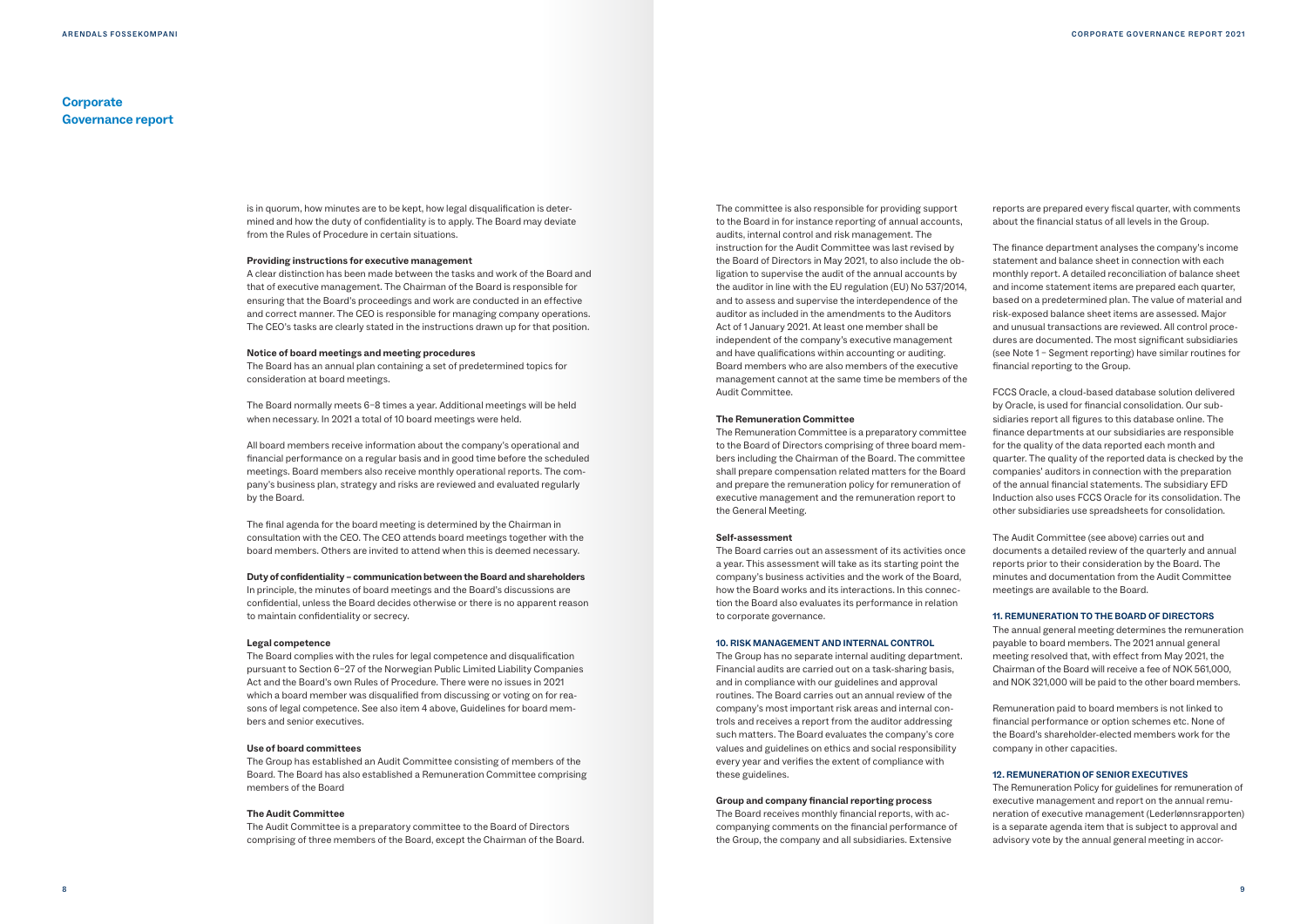dance with the Public Limited Companies Act section 6-16 a and b. The General Meeting shall approve the Remuneration Policy by any material change and at least every fourth year and annually provide an advisory vote on the annual remuneration report of the previous year.

The Remuneration Policy and Remuneration Report are available on the company's website www.arendalsfossekompani.no.

#### **Guidelines**

The CEO's employment terms and conditions are determined by the Board of Directors. Each year the Board makes a thorough assessment of the salary and other remuneration paid to the CEO in line with the guidelines in the Remuneration Policy. The Board may also award an annual performance-related bonus to the CEO.

The Board's evaluation is based on market surveys for similar positions. The terms and conditions for other senior executives and employees at the parent company are set by the CEO in line with the guidelines in the Remuneration Policy, who then informs the Chairman of the Board.

Terms and conditions for the senior executives of subsidiaries are set by the boards of the respective companies.

The Board takes the position that the company must remain competitive with regard to the remuneration paid to senior executives, but neither appear complicated nor be wage leading. The remuneration is structured to provide strong alignment between the interests of executives and shareholders, including a focus on delivering the company's key strategic objectives, and to support the business strategy and long-term interests. More information about purpose and principles for remuneration of senior executives in Arendals Fossekompani can be found in the Remuneration Policy published on the company's website www.arendalsfossekompani.no.

#### **Performance-related remuneration**

Senior executives at the parent company benefit from normal performancerelated bonus schemes as further described in the Remuneration Policy and Remuneration Report available at www.arendalsfossekompani.no.

The subsidiaries offer performance-based remuneration to varying degrees, as laid down in employees' contracts.

#### **Terms and conditions**

Terms and conditions for remuneration of the board of directors are described in Note 4 of the Annual Report.

#### **13. INFORMATION AND COMMUNICATION**

**Annual financial statements and annual report – periodic reporting** The Group normally publishes its preliminary annual financial statements in

February. The complete annual financial statements, along with the Annual Report, are published on the company's website in March/April. Otherwise, accounting figures are reported on a quarterly basis.

# **Corporate Governance report**

The company's financial calendar is published on the company's websites.

#### **Other market information**

The Group considers it important to inform owners and investors about its performance and financial status. Emphasis is placed on providing the financial market with the same information at the same time. In conversations with shareholders and analysts, care is taken to avoid giving more information to some than to others.

Arendals Fossekompani insider instructions are updated according to the European Market Abuse Regulation (MAR) and are published on the company's website.

#### **14. GUIDELINES FOR EQUALITY AND DIVERSITY**

Arendals Fossekompani has implemented guidelines for equality and diversity for the composition of its Board of Directors, board committees and management. The guidelines set forth that diversity shall be an area of priority in nominating people to the governing bodies and management of the company. The main focus area that was identified is to ensure diversity in terms of gender equality and diverse expertise. The guidelines set out more detailed objectives for the purpose of achieving these overall objectives, with both annual target dates and long-term target dates.

The Board of Directors currently consists of three women and four men. The individuals on the Board of Directors have backgrounds from different industry sectors increasing the diversity.

The executive management currently consists of one woman and five men. The individuals on the Board of Directors have backgrounds from different industry sectors increasing the diversity.

The company has set the following objectives for diversity in the Board of Directors:

• At least 40% of the members of Board of Directors shall be women within 2023.

The company has set the following objectives for the diversity in the executive management:

• At least 40% of the management shall be women within 2023.

During 2021, Arendals Fossekompani has recruited new colleagues and is happy to see a growth in the number of female employees, which is a good start for our journey towards better inclusion and greater diversity. At the end of the year 2021, 30% of the members of the board of directors were women, this is more than a doubling from last year.

# **14. TAKEOVERS**

Based on our current shareholder structure, the conditions described for takeovers do not apply to the company.

# **15. AUDITOR**

# **Auditor's formal relationship with the Board of Directors**

The auditor is at the disposal of the Board of Directors and shall attend board meetings if needed. The auditor shall participate in Audit Committee meetings and attend any board meetings that deal specifically with the annual financial statements. The auditor will at that time inform the Board about any issues or concerns he or she might have regarding the annual financial statements and other matters, including any potential disagreements between the auditor and executive management.

The Board holds annual meetings with the auditor to review reports submitted by the latter concerning the company's accounting policies, risk areas and internal control routines.

# **Auditor's formal relationship with executive management**

The Board has drawn up guidelines for the Group's business relations with the auditor. The fees paid to the auditor for statutory auditing and consulting services are presented separately in the annual financial statements.

PwC is the elected auditor. In addition to an ordinary audit, the firm has also provided consulting services within areas such as accounting, taxation and reporting to the Norwegian Water Resources and Energy Directorate (NVE). The Board regularly assesses whether the auditor's control function is being carried out satisfactorily.